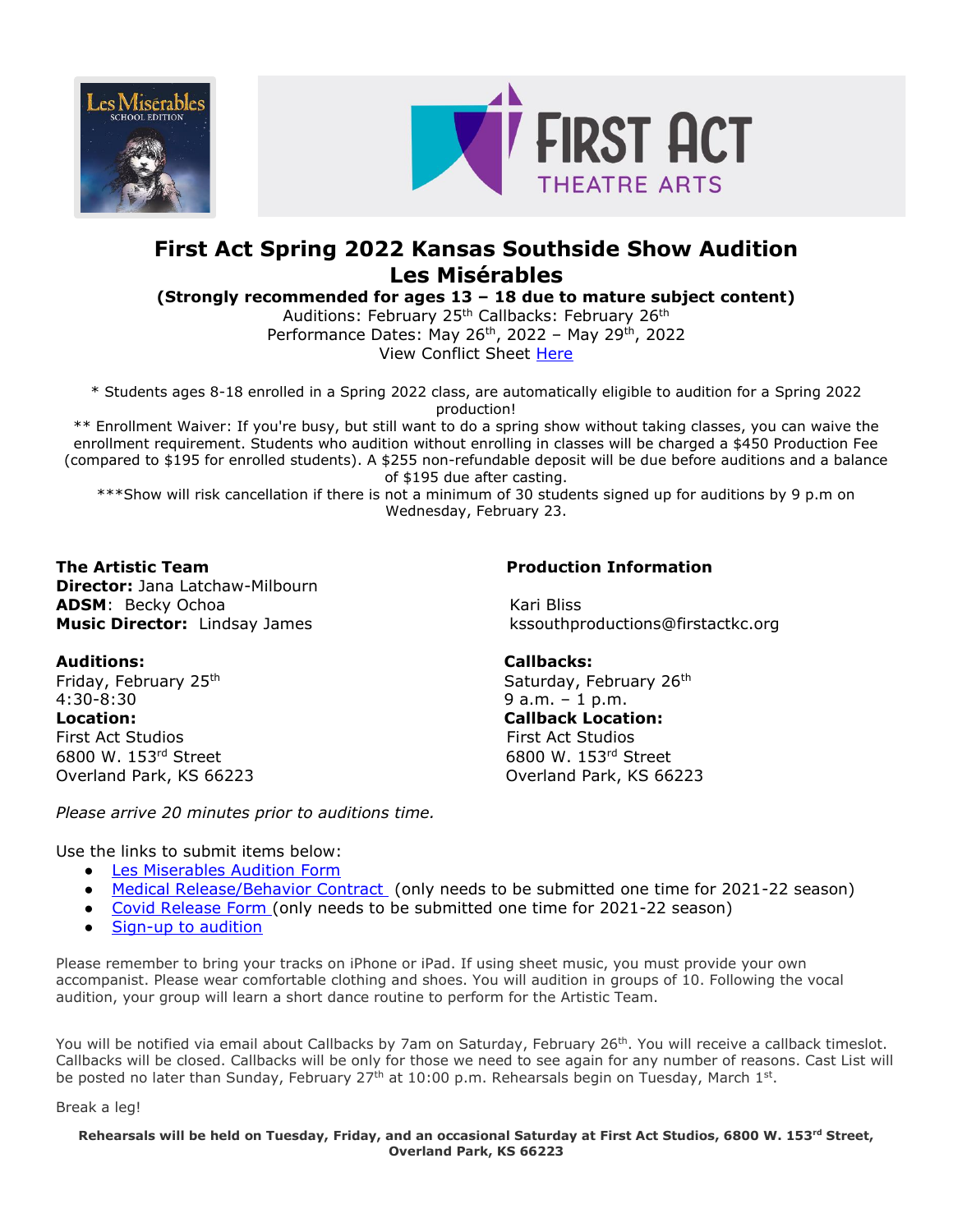# **Character Breakdown**

#### **Jean Valjean**

Jean Valjean is the hero of the show. It is his life journey that we follow. Jean Valjean is supposed to be stronger than other men, and so he should physically appear robust. He should carry himself confidently onstage and come across to the audience as reasaonably mature and paternal. Valjean's capacity for change is his greatest asset throughout the story. The key to his character is his great humanity and compassion. Jean Valjean is a vocally demanding role, so cast your best male singer and actor. Vocal range top: A4, Vocal range bottom: G#2

#### **Javert**

Javert is the inspector who serves as antagonist to Jean Valjean. Javert is unswerving in his belief that men cannot change for the better. "Once a thief, always a thief" is his mantra. At first glance, Javert might appear to be the villain of the story, but upon closer examination, it is clear that he is not an evil man. He is a dedicated policeman with a profoundly strong sense of duty. Unlike Valjean, Javert's attitudes are rigid and unmovable. He is stern, forbidding, and lacking in compassion. Your Javert should be a talented actor who can convincingly stand up to Jean Valjean. Javert should have a rich baritone voice and be a good singer. Vocal range top: F#4, Vocal range bottom: F2

#### **Chain Gang**

The Chain Gang consists of Jean Valjean's fellow prisoners. There are five soloists (Convicts 1, 2, 3, 4, and 5). The overall vocal range of the Convicts is low, and they should be able sing in a rich baritone range if possible. Vocal range top: Eb4, Vocal range bottom: F2

#### **Constables**

There are two solo Constables (Constables 1 and 2) in the show. Consider keeping the same actors as Constables throughout the entire show to save a bit on costumes, since period uniforms tend to be expensive to build. Vocal range top: E4, Vocal range bottom: E3

#### **Farmer**

The Farmer has solo lines that are a bit difficult to sing. Vocal range top: Db4, Vocal range bottom: C3

#### **Laborer**

You may cast as many Laborers as you like, but only one Laborer has a solo line. This particular solo line is a bit difficult to sing. Vocal range top: D4, Vocal range bottom: A#2

#### **Bishop Of Digne**

The Bishop is a good man who saves Valjean's soul through showing compassion. Don't overlook the importance of this role. The Bishop of Digne's kindness carefully establishes the premise of the show by literally buying Jean Valjean's soul for God. This powerful role requires a nice baritone voice and a good actor. Vocal range top: E4, Vocal range bottom: A2

#### **Fantine**

Fantine is the beautiful, young girl who, abandoned by her lover, is left to fend for herself and her daughter, Cosette. She is rejected by society and forced through circumstances to sell herself. She is a brave woman defeated by life who clings to her dignity and is sustained by her love for her daughter, sacrificing everything for the young Cosette. The audience witnesses her descent through a series of terrible events leading to poverty, hunger, cold, loneliness, destitution, and death from consumption. Vocal range top: Eb5, Vocal range bottom: F3

#### **Foreman**

The Foreman begins Fantine on her desperate, downward spiral. He should be virile, commanding, and a bit sleazy around the edges.

Vocal range top: D4, Vocal range bottom: D3

#### **Factory Workers**

The Factory Workers include the following characters with solo lines: Workers 1 and 2, Woman, Factory Girls 1, 2, 3, and 4. Vocal range top: C5, Vocal range bottom: E4

#### **Girl 5 (Factory Girl**)

Girl 5 (Factory Girl) is the shop girl who fights with Fantine. She is mean, spiteful, and selfish. She also is most likely having an affair with the Foreman and is jealous of his affection for Fantine. Vocal range top: Eb5, Vocal range bottom: F4

#### **Prostitutes**

The Docks are a depressing and dangerous place to be, occupied by prostitutes and their customers. Prostitutes 1, 2, 3, and Sick Prostitute have solo lines. Vocal range top: Db5, Vocal range bottom: C4

**Sailors (Sailors 1, 2, 3)**  Three sailors begin the docks scene. All three have solos but do not need to be great singers. Vocal range top: Db4, Vocal range bottom: Eb3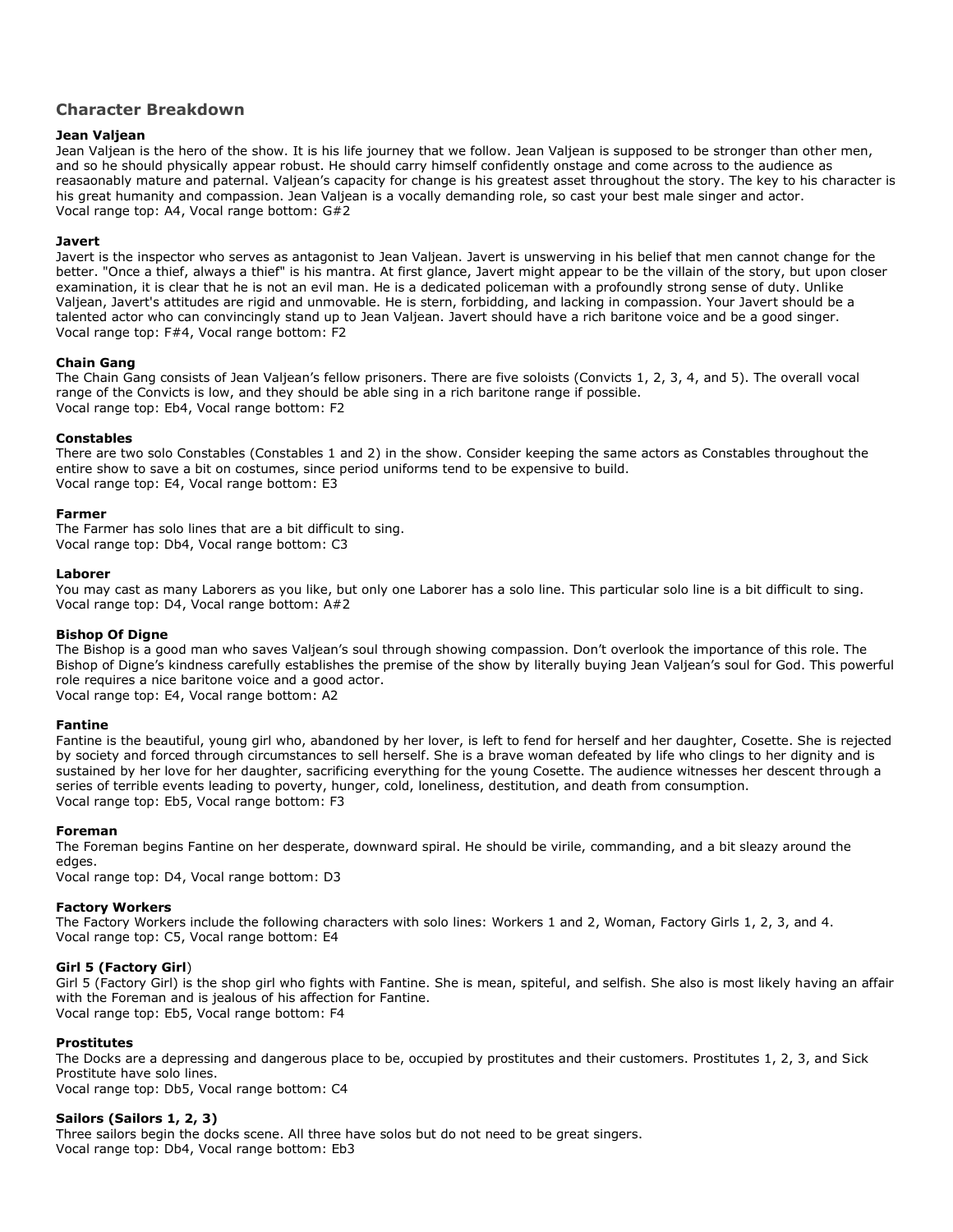#### **Bamatabois**

Bamatabois is the customer who taunts Fantine into violence. He is a wealthy, dissolute young man who thinks of himself as a gentleman, even dressing in expensive clothes. He is drunk and in a sadistic mood. He chauvinistically feels it is his right to buy anything, even Fantine.

Vocal range top: D5, Vocal range bottom: D3

#### **Old Woman**

The Old Woman is a nice featured role who purchases Fantine's hair. Vocal range top: D5, Vocal range bottom: E4

### **Pimp**

The Pimp controls the prostitutes at the docks. He is mean, aggressive, and abusive. The Pimp has a small solo line in "The Docks." Vocal range top: C4, Vocal range bottom: Eb3

#### **Onlookers and Bystanders**

These characters make up the crowd of people onstage that witness the cart crash. Onlookers 1, 2, 3, and 4 have solo lines. Vocal range top: C5, Vocal range bottom: G4

### **Fauchelevant**

Fauchelevant is the victim of the cart crash. The role requires little of the actor: a few solo lines and some painful yelps. Gender: male

Vocal range top: Eb4, Vocal range bottom: B3

### **Judge(s)**

The Judge or Judges are non-singing roles. They appear once in a courtroom to preside over a trial against Jean Valjean.

### **Mistaken Jean Valjean And Family**

These characters are also non-singing. Mistaken Jean Valjean is the man who Javert believes to be Jean Valjean.

#### **Nuns**

The two Nuns are non-singing and non-speaking roles. They serve to take care of Fantine in her sickness. Gender: female

#### **Young Cosette**

Young Cosette is Fantine's daughter and the Thénardiers' ward. She has been forced into child labor. She is underfed, beaten by Madame Thénardier, and bullied by Eponine. Make sure your Young Cosette is small and looks properly pathetic yet warms the audience's hearts. They should be sympathetic to her plight. It is essential that your Young Cosette be as physically small as possible, especially against Jean Valjean and the Thénardiers. Young Cosette sings "Castle On A Cloud," so make sure she has a nice voice and can tap into the emotion in the song.

Vocal range top: C5, Vocal range bottom: A3

#### **Madame Thénardier**

She is married to Thénardier. Together, Madame Thénardier and Thénardier con the world as partners in crime. They were made for each other, and although she complains about him, she loves him dearly. She is coarse and vulgar, unhappy in her existence without knowing why. She is romantic, greedy, manipulative, evil, and larger than life. She is mean and nasty to Little Cosette and able to improvise in nearly any situation.

Vocal range top: D5, Vocal range bottom: G#3

#### **Thénardier**

Thénardier is the true villain of *Les Misérables School Edition* . He is the embodiment of evil. That said, he should also possess a wicked sense of humor. He delights in cheating, robbing, defrauding, and blackmailing, and relishes every aspect of his schemes with glee. He is tough, greedy, brutal, lowbrow, crafty and yet irresistible. He hates society and blames it and everyone else for all his misfortune. Thénardier is also the opportunist and realist of the show. He is a thief, a liar, a cheat, and steals valuables from the dead with no remorse. He is also the comic relief of the production. However, his comedy is based in reality and shouldn't be too exaggerated. He is married to Madame Thénardier and is father to Eponine and Gavroche (although he abandoned Gavroche to the streets of Paris).

Vocal range top: G4, Vocal range bottom: C2

#### **Young Eponine**

Young Eponine is the pampered daughter of the Thénardiers. She does little except taunt Young Cosette. The role requires no singing or speaking.

#### **Gavroche**

Gavroche is Thénardier's son. He is left to fend for himself and lives by his wits in the streets of Paris. His archenemy is Javert, the policeman. Gavroche is brave, witty, and arrogant, with a fantastic, unchanged voice. For comparison, think of a young Artful Dodger. Gavroche is best played by the smallest boy available. Gavroche has a very dramatic death at the barricade. Vocal range top: G5, Vocal range bottom: B3

#### **Gavroche's Gang**

If you have young children (ages 7–9) who'd like to be involved in the show, you may add a gang of kids to follow Gavroche around. Remember that Paris at this time would be full of orphans (due to years of wars and revolutions), and representing these young people onstage is a nice addition. Do not include Gavroche's Gang in the barricade scenes, as it will negatively impact the dramatic arc of the show, taking away from Gavroche's death.

Vocal range top: G4, Vocal range bottom: C4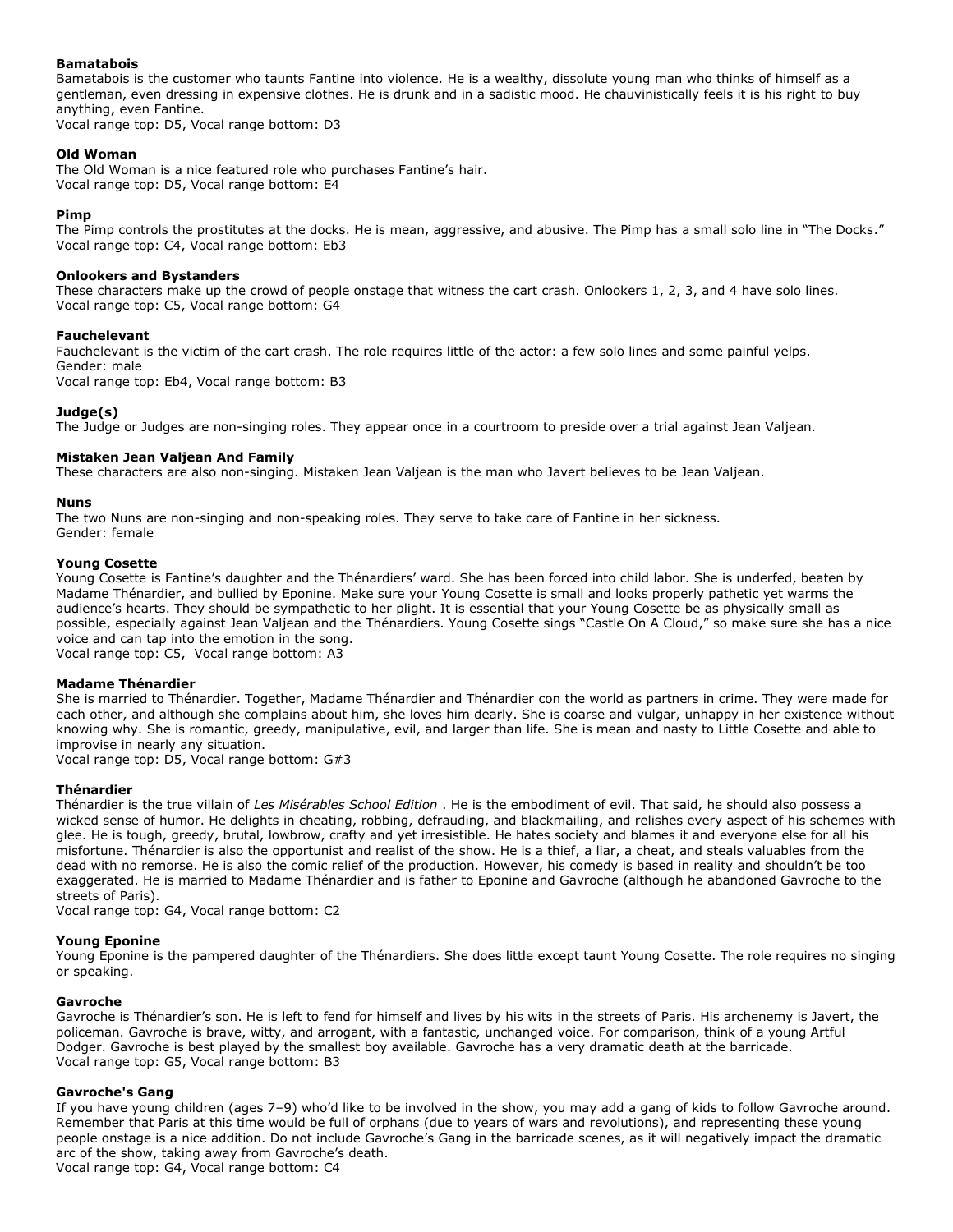### **Eponine**

Eponine is the Thénardiers' daughter. Living hand to mouth, she survives by helping her father in his life of crime. She is a young girl who is streetwise and tough but also sensitive and lonely. This tragic character is hopelessly in love with Marius, knowing that he will never love her. She bravely follows Marius to the barricades in the hope that they will die there together. She sings one of the most famous numbers in the show, "On My Own," and should be an excellent actress and singer with a contemporary edge to her voice. Vocal range top: E5, Vocal range bottom: F3

### **Enjolras**

Enjolras is the student leader. He is handsome, brave, and daring, although youthful. He combines his revolutionary ideals with strong, charismatic leadership. Victor Hugo described him as "a thinker and a man of action." On the barricade, he should dominate everyone else physically and vocally. Enjolras is one of the more difficult roles to cast. He should be a natural leader oozing with charisma and have a very strong high baritone or a tenor voice. The role is also difficult to cast because many young actors do not perceive it as a coveted role like Marius or Jean Valjean; remind them that the original Enjolras won a Tony Award® for his performance. Casting a true leader from your organization in this role is one way to ensure the character is believable. Remember, Enjolras must inspire the students to fight and, ultimately, to die for their beliefs. His death at the barricade is one of the dramatic highlights of the show. Vocal range top: G4, Vocal range bottom: A2

#### **Marius**

Marius is the romantic hero of the story. He is impulsive, passionate, willful, and headstrong. His moods change according to his circumstances. He is sweet and tender but also capable of great courage and compassion. In Act I, Marius plays Romeo to Cosette's Juliet. Marius matures after "The Café Song" as a result of his experiences on the barricade. Marius should have a lovely, lyrical voice with a contemporary edge. Vocal range top: Ab4, Vocal range bottom: A2

#### **Cosette**

Cosette is Fantine's strong-willed, loving daughter. She is an intelligent, inquiring, personable girl; she is not in any sense a sappy, romantic heroine. Once she is adopted by Jean Valjean, Cosette lives a comfortable, if secluded, life. She falls instantly in love with Marius, changing her world and her priorities. The role calls for an excellent singer with a lovely, lyrical soprano voice. Vocal range top: C6, Vocal range bottom: Bb3

Montparnasse, Babet, Brujon and Claquesous are members of Thénardier's gang of thieves. Men played these roles on Broadway, but for the School Edition, you may cast them as a mix of males and females.

#### **Brujon**

Brujon is physically very strong. He has the body of a bear and a pea-sized brain. A genuine gangster, he is stupid and evil. Vocal range top: C#4, Vocal range bottom: B3

#### **Babet**

Babet is physically frail but lean and cunning. Vocal range top: E4, Vocal range bottom: E3

#### **Claquesous**

Montparnasse, Babet, Brujon and Claquesous are members of Thénardier's gang of thieves. Men played these roles on Broadway, but for the School Edition, you may cast them as a mix of males and females.

# **Claquesous**

Claquesous is tough, dangerous, and secretive. Vocal range top: E4, Vocal range bottom: C4

#### **Montparnasse**

Montparnasse is a teenager who is handsome and dangerous (he kills with a knife). He is well dressed, strongly built, and agile. Vocal range top: C#4, Vocal range bottom: C#3

Members of the ABC society: Combeferre, Feuilly, Courfeyrac, Joly, Prouvaire, Lesgles, and Grantaire. These characters compose a secret society of students and workers. The letters A, B, and C, as pronounced in French, make the word "abaisse," which means "the underdog" or "the people below." The members are drawn from wealthy families and have chosen to fight for freedom, in stark contrast to the poor who have no choice due to their downtrodden circumstance. Additional characters in the ABC Society, besides Enjolras and Marius, include the following:

#### **Combeferre**

Combeferre is the philosopher and believer in peace. He is gentle, humane, strong, and brave. Vocal range top: D4, Vocal range bottom: E3

#### **Feuilly**

Feuilly is a worker who is a self-educated orphan. He is an affectionate, warm, and poetic believer in "nationality." Vocal range top: D4, Vocal range bottom: D3

#### **Courfeyrac**

Courfeyrac is a youthful, passionate, and fearless student. Vocal range top: Eb4, Vocal range bottom: E3

# **Joly**

Joly is an eccentric and light-hearted (although sometimes morbid) medical student. His name is derived from the English word "jolly." Vocal range top: G4, Vocal range bottom: D3

#### **Prouvaire**

Prouvaire is a kind, soft-spoken, and, at the right moments, strong and masterful poet and student of social studies.